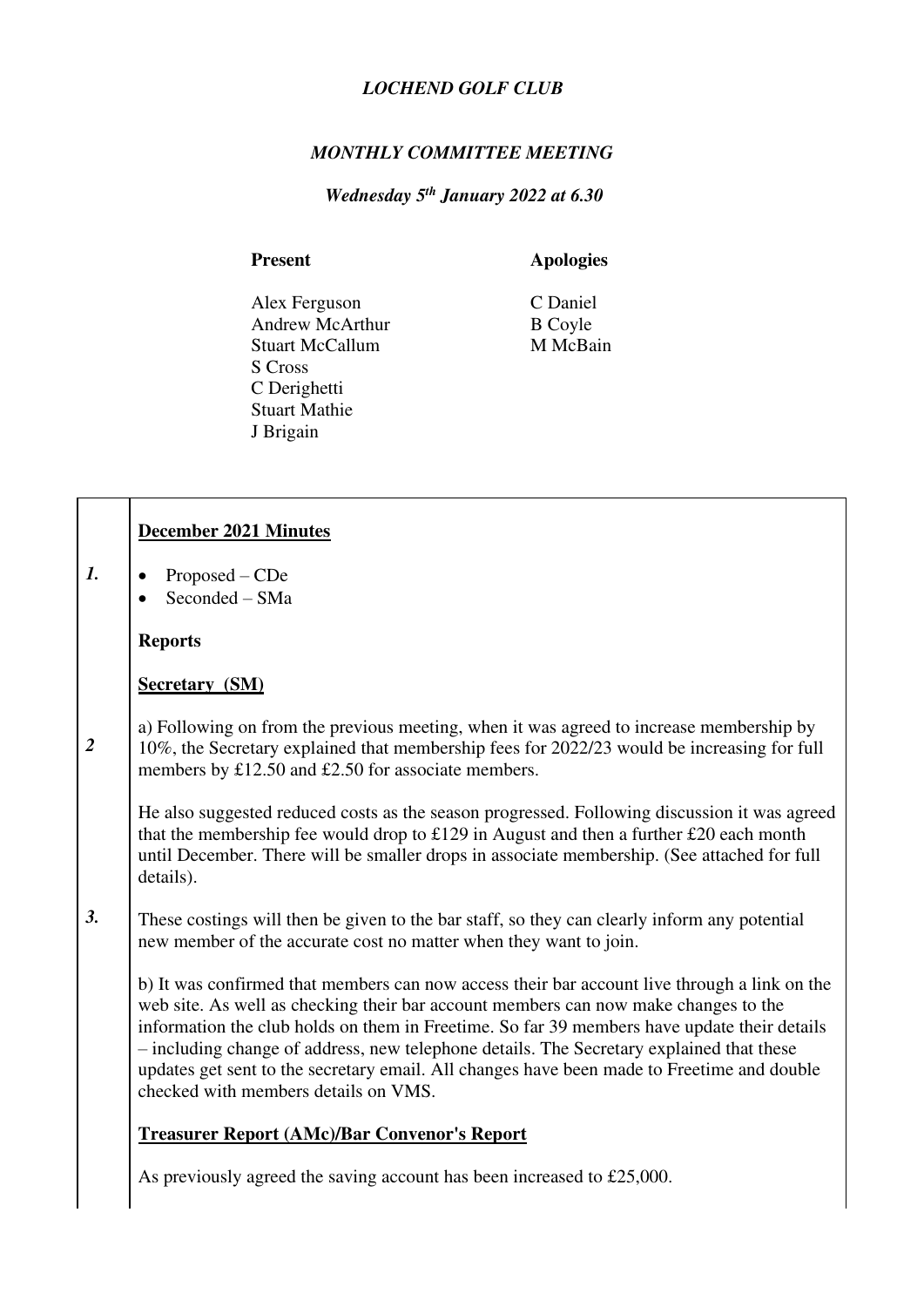|                  | Bank account balance: £4,476 in credit and £25,230 in savings account.                                                                                                                                                                                                                                                                                                                                                                               |
|------------------|------------------------------------------------------------------------------------------------------------------------------------------------------------------------------------------------------------------------------------------------------------------------------------------------------------------------------------------------------------------------------------------------------------------------------------------------------|
| $\overline{4}$ . | The treasurer explained that income for December had been lower than expected due to the<br>cancelation of a number of planned events. It was mentioned that the Scottish Gov are<br>planning to support businesses which have lost income but as yet details have not been made<br>public. (Update: details were made public on $7th$ January and a bid has been made to City of<br>Edinburgh Council Business Support team on behalf of the Club). |
|                  | All invoices paid to date                                                                                                                                                                                                                                                                                                                                                                                                                            |
|                  | The books are being prepared to send to the accountant.                                                                                                                                                                                                                                                                                                                                                                                              |
| 5.               | <b>Bar Convenor</b>                                                                                                                                                                                                                                                                                                                                                                                                                                  |
| 6.               | A stock take was carried out on 4 <sup>th</sup> January 2022.                                                                                                                                                                                                                                                                                                                                                                                        |
|                  | Belhaven have been asked to look at the beer pipes which don't appear to be cleaning<br>properly                                                                                                                                                                                                                                                                                                                                                     |
|                  | No update on the lease.                                                                                                                                                                                                                                                                                                                                                                                                                              |
| 7.               | It was agreed that the Bar Convener should contact people who have made bookings in<br>January/early February to get an update on their plans and to explain that until the Scottish<br>Government makes new covid-19 announcement on $17th$ January we are unsure what rules<br>will or will not affect functions.                                                                                                                                  |
| 8.               | <b>Show</b> : a number of people have indicated they are keen to join the seniors sections which is<br>good news.                                                                                                                                                                                                                                                                                                                                    |
|                  | A few senior members have gone "missing" – this is likely to be due to them making covid-<br>19 precautions and the winter weather.                                                                                                                                                                                                                                                                                                                  |
| 9.               | <b>Handicap Secretary, Club Competitions &amp; Open Tournaments (SC)</b>                                                                                                                                                                                                                                                                                                                                                                             |
|                  | The fixtures for the 2022 season have now been posted on the Clubs website                                                                                                                                                                                                                                                                                                                                                                           |
|                  | Once sponsors have been confirmed a fixture booklet will be printed off.                                                                                                                                                                                                                                                                                                                                                                             |
| 10.              | In the future any prizes of $£20$ or less will be put on members bar accounts.                                                                                                                                                                                                                                                                                                                                                                       |
|                  | Superfast Broadband cables are being installed on 6 <sup>th</sup> January.                                                                                                                                                                                                                                                                                                                                                                           |
|                  | Once this has been completed, the Ipad will be reviewed as it has been a bit problematic<br>recently, but this could be down to IT speed.                                                                                                                                                                                                                                                                                                            |
|                  | <b>Ladies Section (CD)</b>                                                                                                                                                                                                                                                                                                                                                                                                                           |
|                  | S Randal and J MacIntosh won the recent Christmas Greensome                                                                                                                                                                                                                                                                                                                                                                                          |
|                  | <b>House Convenor</b>                                                                                                                                                                                                                                                                                                                                                                                                                                |
|                  | J Williamson II has agreed to repair the front door                                                                                                                                                                                                                                                                                                                                                                                                  |